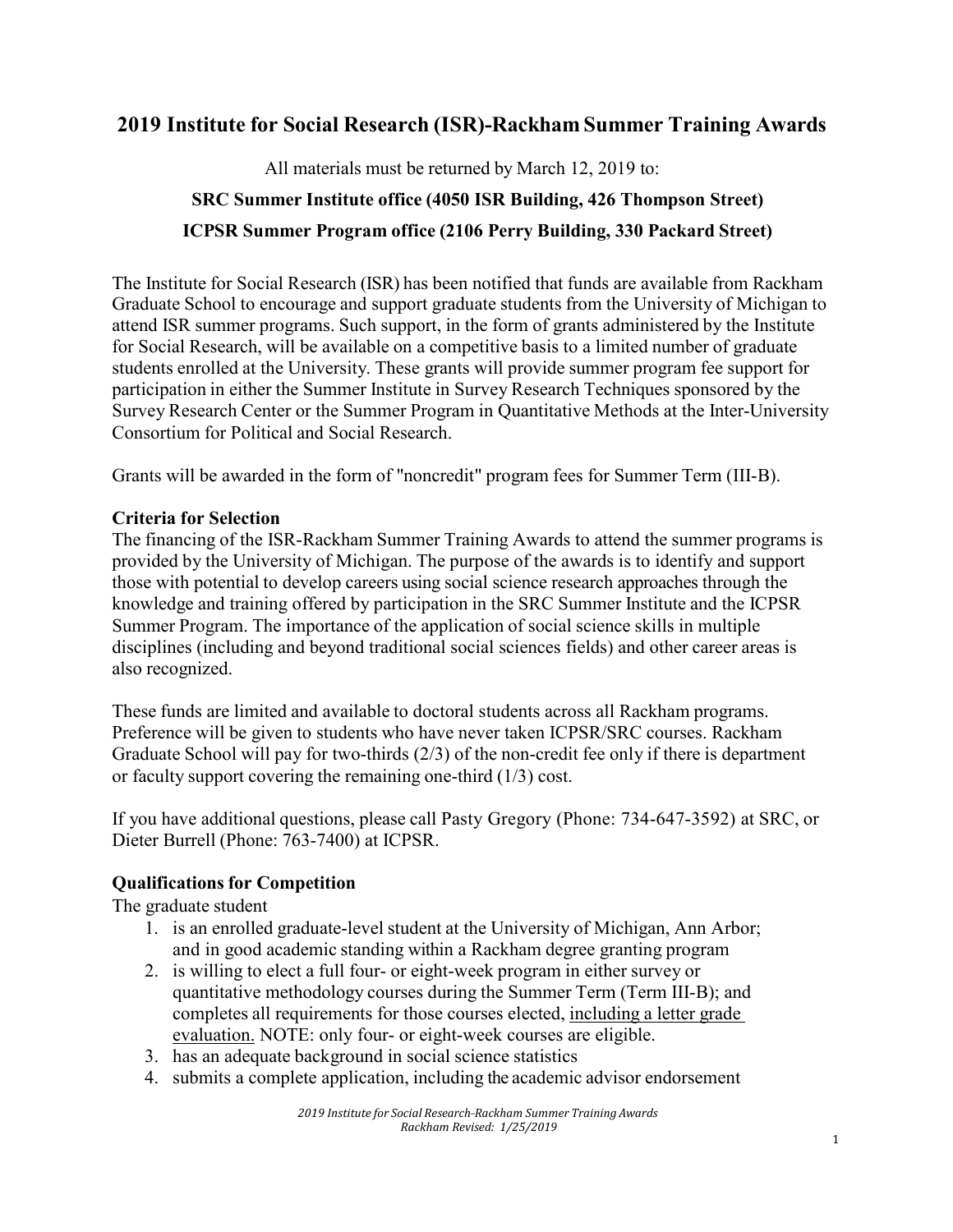Rackham is committed to providing opportunities for research training and development to all students, including those from a range of diverse backgrounds. Rackham Merit Fellows also are strongly encouraged to apply. Interested and eligible students should use the funding application form included below or pick up a hard copy form from these offices:

SRC Summer Institute office at 4050 ISR Building, 426 Thompson Street ICPSR Summer Program office at 2106 Perry Building, 330 Packard Street

In addition to the funding application, applicants will also need to submit the general ICPSR Summer Program or SRC Summer Institute application forms. These applications can be found on the respective programs' web sites:

ICPSR Summer Program in Quantitative Methods of Social Research [www.icpsr.umich.edu/sumprog/](http://www.icpsr.umich.edu/sumprog/) SRC Summer Institute in Survey Research Techniques: [www.isr.umich.edu/src/si/](http://www.isr.umich.edu/src/si/)

#### **Completed applications must include:**

- 1. The general SRC Summer Institute Application form or registration for the ICPSR Summer Program, or both. For ICPSR, please print out only the page in your account that lists your courses. These application/registration forms can be found on the websites listed above.
- 2. The funding application form, including the Academic Statement.
- 3. An unofficial University of Michigan transcript.
- 4. Your academic advisor's endorsement.
- 5. Non-credit course cost-sharing form
- All materials must be returned by March 12, 2019 to:

SRC Summer Institute office, 4050 ISR Building, 426 Thompson Street or ICPSR Summer Program office, 2106 Perry Building, 330 Packard Street

Determinations of grant awards should be complete before or by April 19, 2019.

It is the responsibility of the applicant to ensure that all elements of the application, including the advisor endorsement, and transcript, are submitted by the deadline.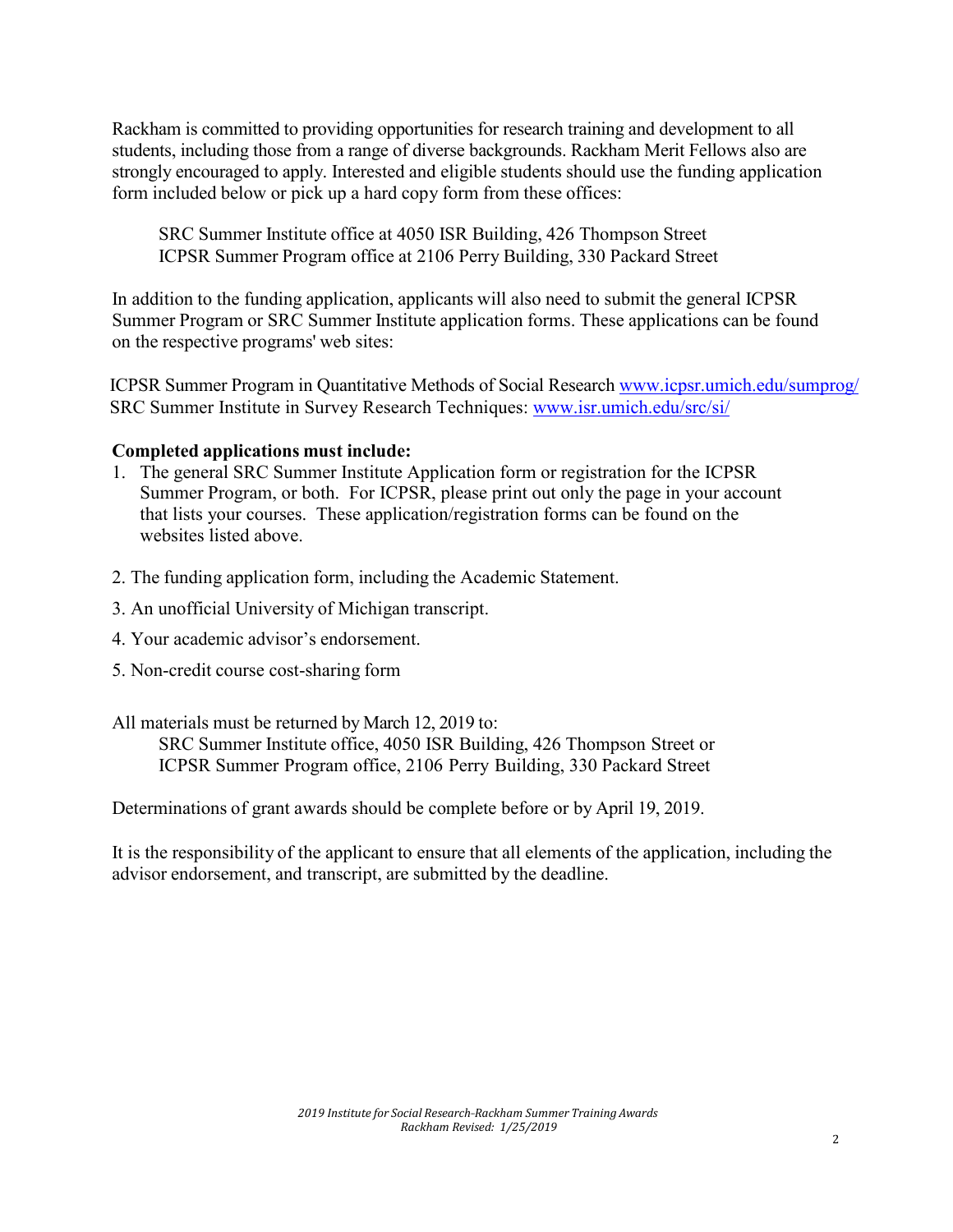|  |  | <b>Funding Application Form</b> |
|--|--|---------------------------------|
|  |  |                                 |

| Deadline: March 12, 2019 |  |  |  |
|--------------------------|--|--|--|
|--------------------------|--|--|--|

#### **2019 Institute for Social Research (ISR)-Rackham Summer Training Awards**

| Student ID $\#$                                                                                                                                                                                                                |
|--------------------------------------------------------------------------------------------------------------------------------------------------------------------------------------------------------------------------------|
|                                                                                                                                                                                                                                |
|                                                                                                                                                                                                                                |
|                                                                                                                                                                                                                                |
| E-mail Address: The Second Second Second Second Second Second Second Second Second Second Second Second Second Second Second Second Second Second Second Second Second Second Second Second Second Second Second Second Second |
| Are you interested in courses offered by:                                                                                                                                                                                      |
| The SRC Summer Institute in Survey Research Techniques                                                                                                                                                                         |
| The ICPSR Summer Program in Quantitative Methods                                                                                                                                                                               |
|                                                                                                                                                                                                                                |

*You may attend both, but check the programs' brochures for possible time and date conflicts.*

Have you achieved Candidacy? ( ) Yes ( ) No

- 1. Academic Statement: Please provide, on another sheet of paper, a statement fully describing the compelling academic or career reasons for your full-time participation as a student in either the Summer Institute in Survey Research Techniques or the ICPSR Summer Program in Quantitative Methods. Be sure to include information on how your proposed course(s) will advance your academic or career goals.
- 2. Would the ISR courses be used to fulfill department/program requirements, or are they electives (supplemental to the requirements)?
- 3. ( ) Requirements\* ( ) Electives *What are the requirements the courses are intended to fulfill?*
- 4. Have you taken a ICPSR/SRC course(s) before? ( ) Yes ( ) No
- 5. Are you a Rackham Merit Fellowship student? ( ) Yes ( ) No
- 6. Please provide a copy of your most recent unofficial University of Michigan transcript.
- 7. After discussion with your academic advisor, please ask her/him to complete the following "Academic Advisor's Endorsement" portion.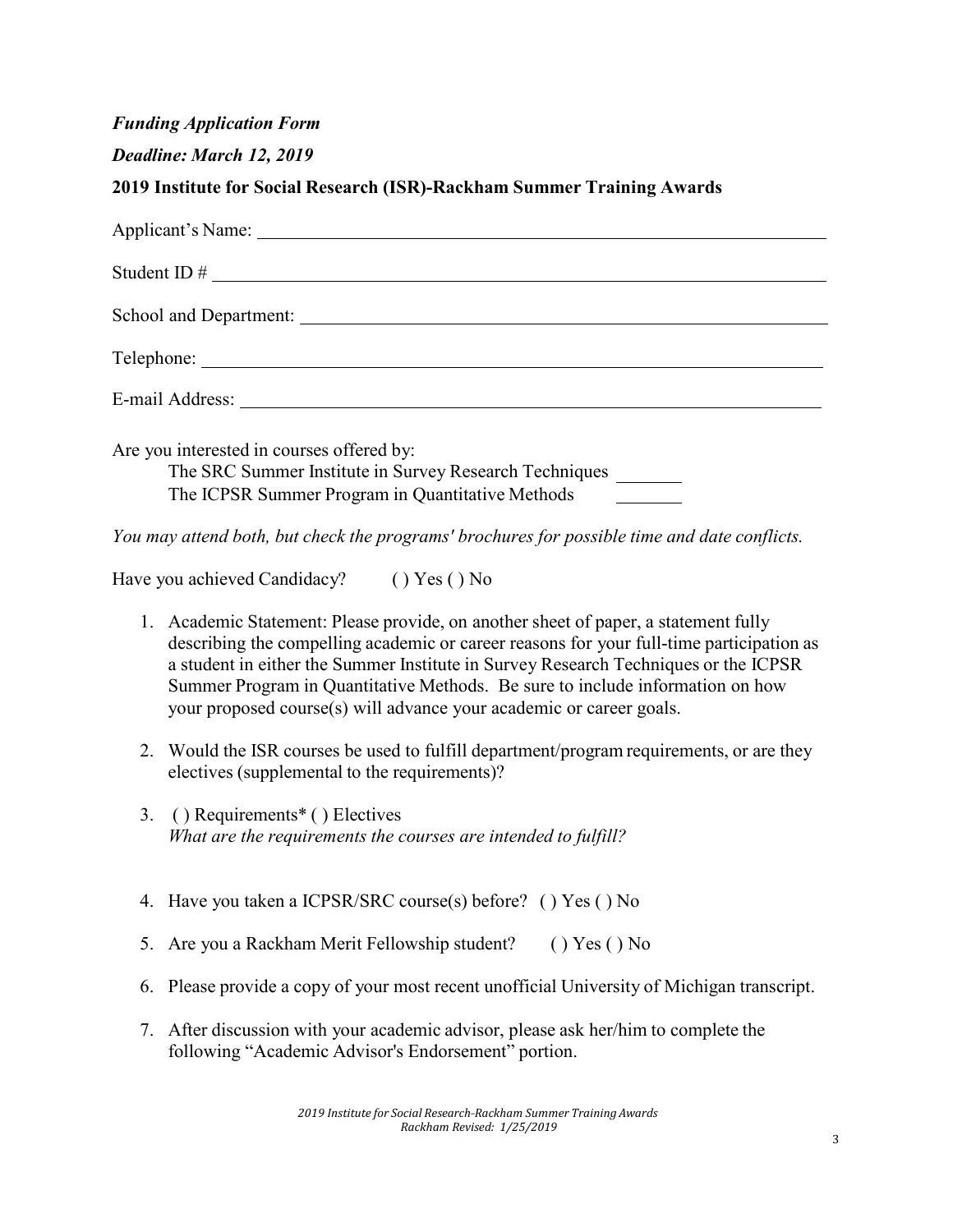# *Academic Advisor's Endorsement Deadline: March 12, 2019* **2019 Institute for Social Research (ISR)-Rackham Summer Training Awards**

Applicant's Name:

Advisor's Name:

- a. Based upon your knowledge of this student's academic performance to date, do you support this request? ( ) Yes ( ) No
- b. Please comment on the applicant's academic promise and the relevance of this program to the applicant's professional goals and department/program research course requirements. You may use either or both sides of this sheet, or attach a separate document.